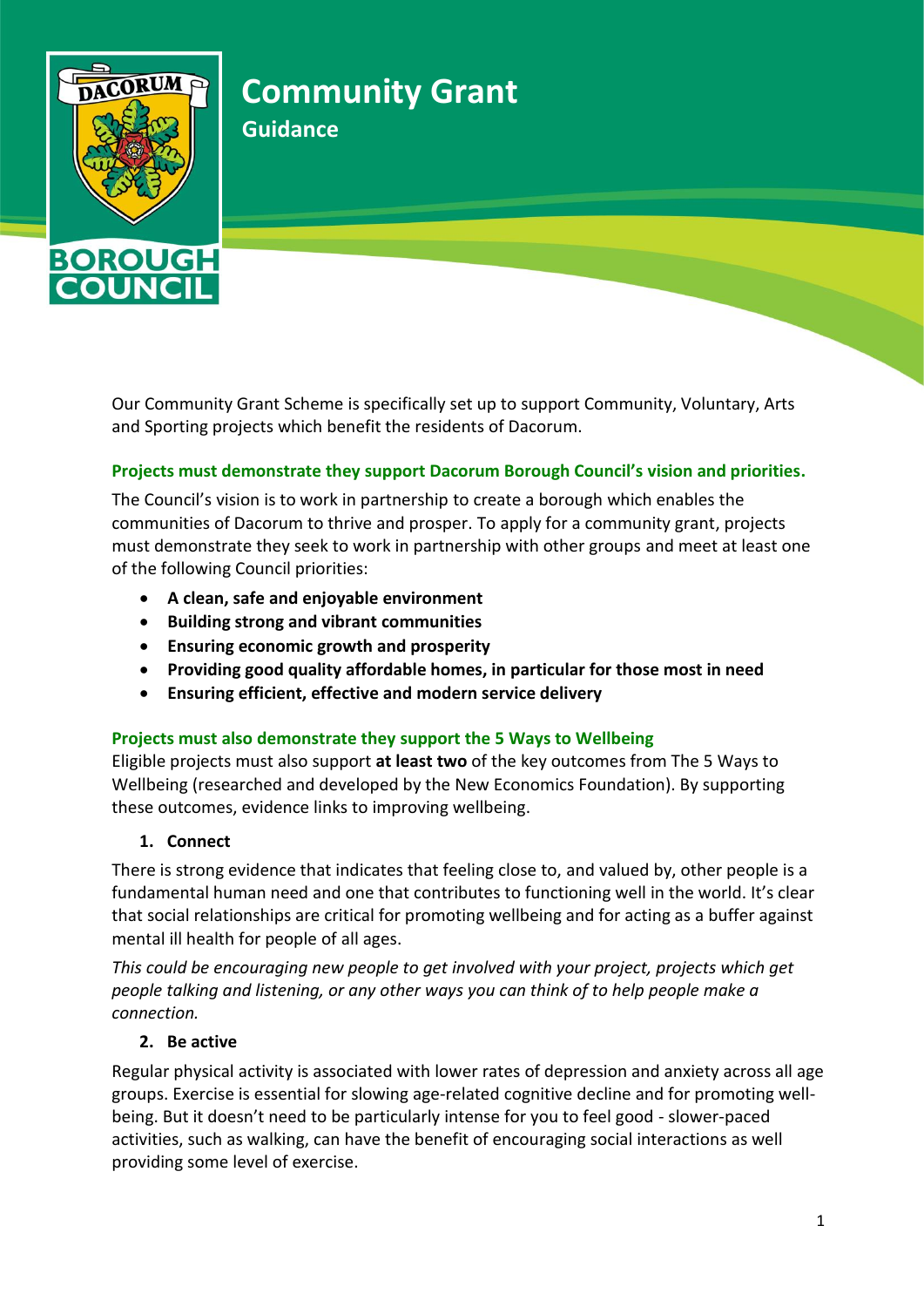*This could be a project which encourages people to get active, try out a new activity or get back into sport.*

### **3. Take notice**

Reminding yourself to 'take notice' can strengthen and broaden awareness. Studies have shown that being aware of what is taking place in the present directly enhances well-being and 'savoring the moment' can help to reaffirm life priorities. Heightened awareness also enhances self-understanding and allows positive choices to be made, based on values and motivations.

*This could be a project that helps people to take some time to enjoy the moment and the environment.* 

### **4. Learn**

Continued learning through life enhances self-esteem and encourages social interaction and a more active life. Anecdotal evidence suggests that the opportunity to engage in work or educational activities particularly helps to lift older people out of depression. The practice of setting goals, which is related to adult learning in particular, has been strongly associated with higher levels of wellbeing.

*This could be a project that has an opportunity for participants to learn new skills.* 

# **5. Give**

Participation in social and community life has attracted a lot of attention in the field of wellbeing research. Individuals who report a greater interest in helping others are more likely to rate themselves as happy.

*This could be a project that encourages people to give their time and volunteer.*

# **Who can apply?**

# **Constituted groups:**

Any voluntary or community group can apply, including those already in receipt of funds. These groups must comply with the following conditions:

- hold a bank account in the name of the group, requiring at least two signatories,
- have a Management Committee of at least three people,
- be non-profit making or a social enterprise where profits are reinvested for community or social benefit,
- operate with no undue restrictions on membership.

# **Non-constituted groups:**

Informal / grass roots / non-constituted groups can apply. They must provide a letter of endorsement from a constituted charitable organisation, a local Councillor, Police Community Support Officer or other similar representative on their organisations headed paper.

# **What can be funded?**

- Revenue or capital as a 'one-off' grant for a specific project, event or programme of events, or equipment.
- Short term revenue costs e.g. day to day running costs (excluding staff salaries) for a specific project.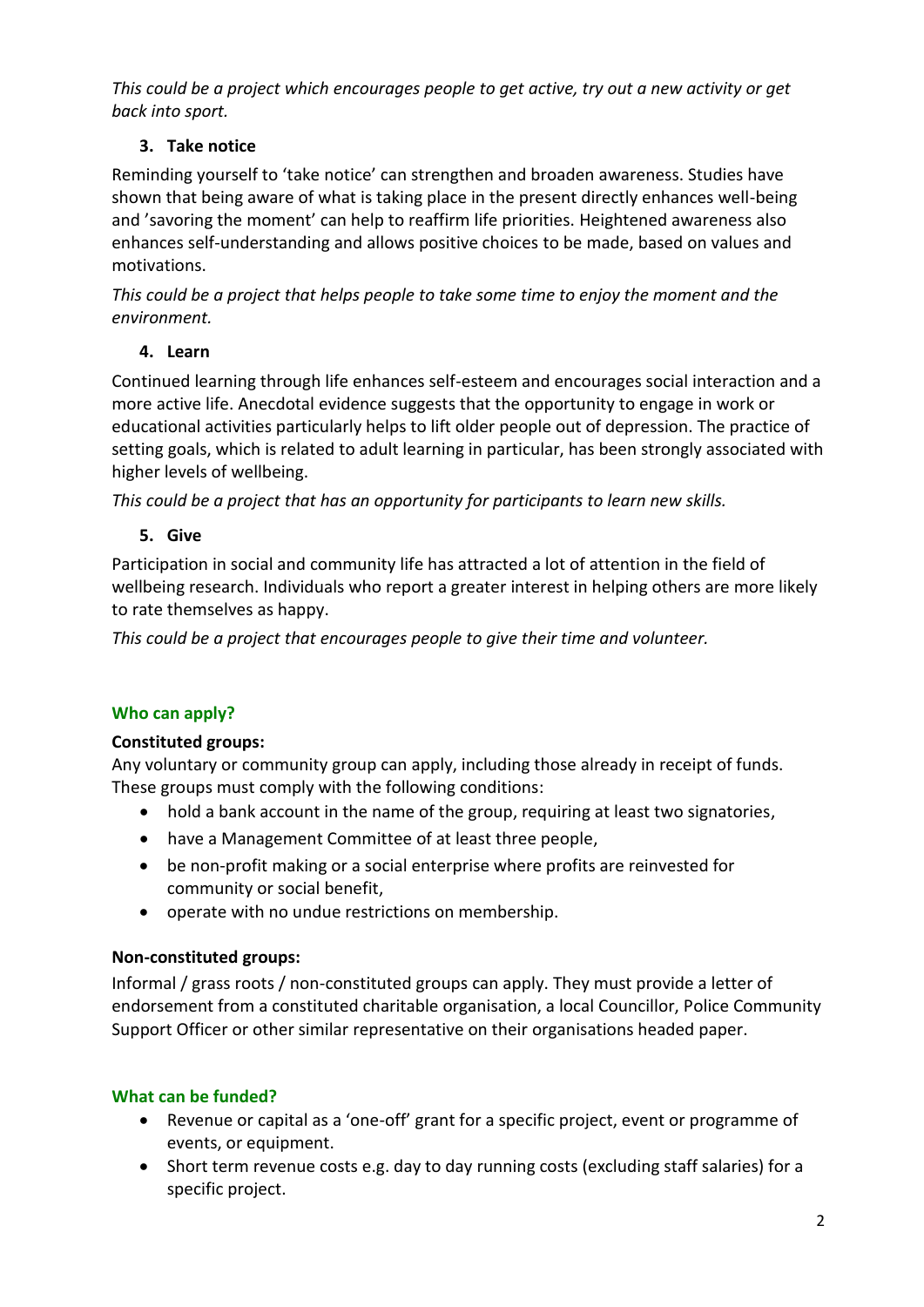#### **What cannot be funded?**

- Items which benefit an individual.
- Long term or on-going revenue costs e.g staff salaries.
- Activities we deem to promote or be linked to religious or political ideologies or beliefs.
- Projects involving improvement or repair to buildings which are the responsibility of another statutory body.
- Activities that are the responsibility of another statutory body.
- Capital projects in schools or improvements to roads, pavements or associated items e.g bus stop, street lighting.
- Projects that take place outside Dacorum.
- Projects that have already started delivery.

#### **When can I apply?**

There are three funding rounds each year which will close on the last Friday in May, the last Friday in August and the last Friday in November.

If you are unsuccessful in one round, you may apply again in the next. Feedback is available.

If you are successful in being awarded a grant, you may not apply for further funding until the next financial year.

#### **How do I apply?**

You must submit all applications and associated documents (see below) using the online application form. If you are unable to provide documents to us in this format, please contact us.

#### **How much can I apply for?**

Applicants can apply for up to £3,000.

*In very exceptional circumstances, the grant panel may consider applications for grants of up to £10,000 but you must contact the grant panel prior to the application to discuss the proposal.*

Preference will be given to groups who can show evidence of funding from a range of sources.

### **What documentation will I need to supply with my application? Constituted groups:**

- Constitution (or set of rules)
- Insurance certificate/s
- Latest annual report
- A full set of most recent accounts, audited or otherwise certified
- Budget forecast for this year and next year
- A recent bank statement
- Planning and building regulation consents (if appropriate)
- Quotes (if your application involves purchasing goods or services)
- Safeguarding policy including safe recruitment and training
- Equalities policy or statement.

#### **Non-Constituted Groups:**